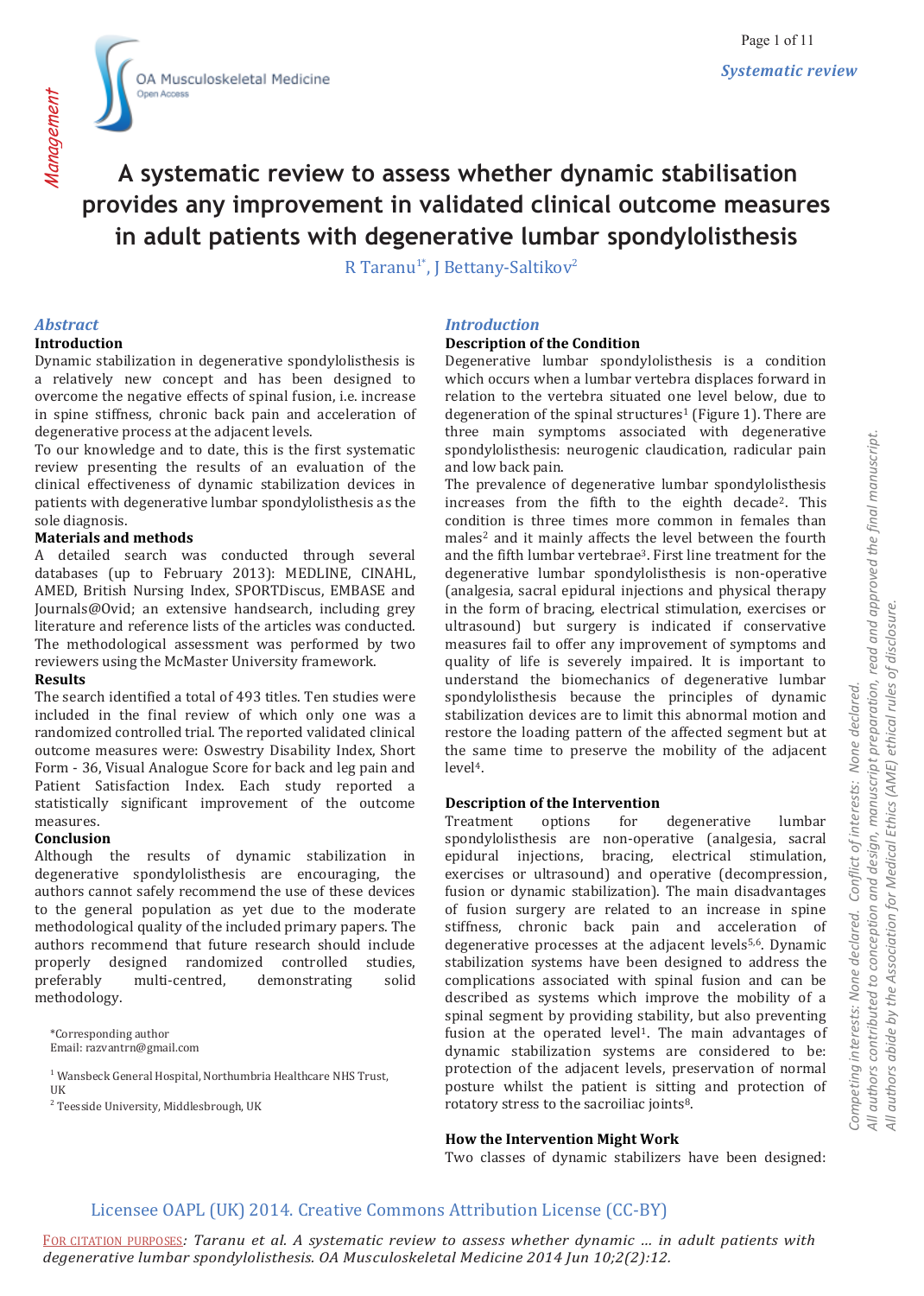

| Table 1: Inclusion/Exclusion criteria of the searched studies. |                                                      |                                                                                        |  |  |  |  |  |  |  |  |
|----------------------------------------------------------------|------------------------------------------------------|----------------------------------------------------------------------------------------|--|--|--|--|--|--|--|--|
|                                                                | <b>Inclusion Criteria</b>                            | <b>Exclusion Criteria</b>                                                              |  |  |  |  |  |  |  |  |
| <b>Population</b>                                              | Adult (male or female) suffering with degenerative   | Any other form of spinal instability or                                                |  |  |  |  |  |  |  |  |
|                                                                | spondylolisthesis                                    | degeneration (isthmic spondylolisthesis,<br>degenerative disc disease, spinal stenosis |  |  |  |  |  |  |  |  |
|                                                                |                                                      | alone)                                                                                 |  |  |  |  |  |  |  |  |
| <b>Intervention</b>                                            | Dynamic stabilization using interspinous or pedicle  | Non-operative treatment                                                                |  |  |  |  |  |  |  |  |
|                                                                | screw based systems                                  |                                                                                        |  |  |  |  |  |  |  |  |
|                                                                | Studies reporting at least one validated clinical    | Other outcome measures (Non-validated)                                                 |  |  |  |  |  |  |  |  |
| <b>Outcomes</b>                                                | outcome measure: Oswestry Disability Index, Short    |                                                                                        |  |  |  |  |  |  |  |  |
|                                                                | Form Questionnaire - 36, Visual Analogue Score for   |                                                                                        |  |  |  |  |  |  |  |  |
|                                                                | Back and Leg Pain, Zurich Claudication Questionnaire |                                                                                        |  |  |  |  |  |  |  |  |
|                                                                | or Patients Satisfaction Index                       |                                                                                        |  |  |  |  |  |  |  |  |
|                                                                | Quantitative studies:                                | Qualitative studies                                                                    |  |  |  |  |  |  |  |  |
| <b>Study</b>                                                   | Randomised Controlled Studies                        |                                                                                        |  |  |  |  |  |  |  |  |
| design                                                         | Non-randomised studies with/without comparative      |                                                                                        |  |  |  |  |  |  |  |  |
|                                                                | group (cohort, before and after, case series, case   |                                                                                        |  |  |  |  |  |  |  |  |
|                                                                | reports)                                             |                                                                                        |  |  |  |  |  |  |  |  |



**Figure 1:** Degenerative lumbar spondylolisthesis at L4/5 level.

interspinous (stabilise the lumbar spine by placing the device between the spinous processes of the vertebrae) and pedicle screw based (stabilize the spine by inserting screws into the pedicles and these screws are then connected by rods/spacers/artificial ligaments on each side, (Figure 2)).

#### **Why is it Important to Undertake this Review?**

Dynamic stabilization is a relatively new concept and its use has increased over the recent years. The National Institute for Clinical Excellence in the UK conducted a review in 2005 (and updated in 2010) on 'non-rigid stabilization techniques for the treatment of back pain'7. A group of specialist advisors evaluated the efficacy and

safety of dynamic stabilization implants. They suggested lack of long term data and the necessity of a careful patient selection. The efficacy of these implants was difficult to assess because the use of dynamic stabilization devices is usually combined with decompression of the neural structures; thus it is difficult to know to what extent the clinical improvement is attributable to the implant itself. Current literature on dynamic stabilization has reported controversial results. For example, some authors<sup>9</sup> reported a high failure rate of the X-Stop implant (58%) whereas others10 reported a 63.4% clinical improvement using the same implant. Controversies were also reported on the use of Dynesys system: while clinical improvement and preservation of spine mobility was demonstrated by some authors3,4,11, others have expressed their concerns on the efficacy of the implant<sup>12</sup>.

To our knowledge, this is the first systematic review conducted on the clinical effectiveness of dynamic stabilization devices in patients with degenerative lumbar spondylolisthesis as a sole diagnosis.

The primary purpose of conducting this review was to assess whether dynamic stabilization provides any improvement of validated clinical outcome measures in adult patients with degenerative lumbar spondylolisthesis.

#### *Materials and methods*

#### **Criteria for Considering Studies for This Review**

The Inclusion and Exclusion criteria are summarized in Table 1.

#### **Search Methods for Identification of Studies**

Electronic Searches. A detailed search was conducted through several databases by accessing two resource centres: EBSCOhost online gateway and Ovid SP. MEDLINE,

# Licensee OAPL (UK) 2014. Creative Commons Attribution License (CC-BY)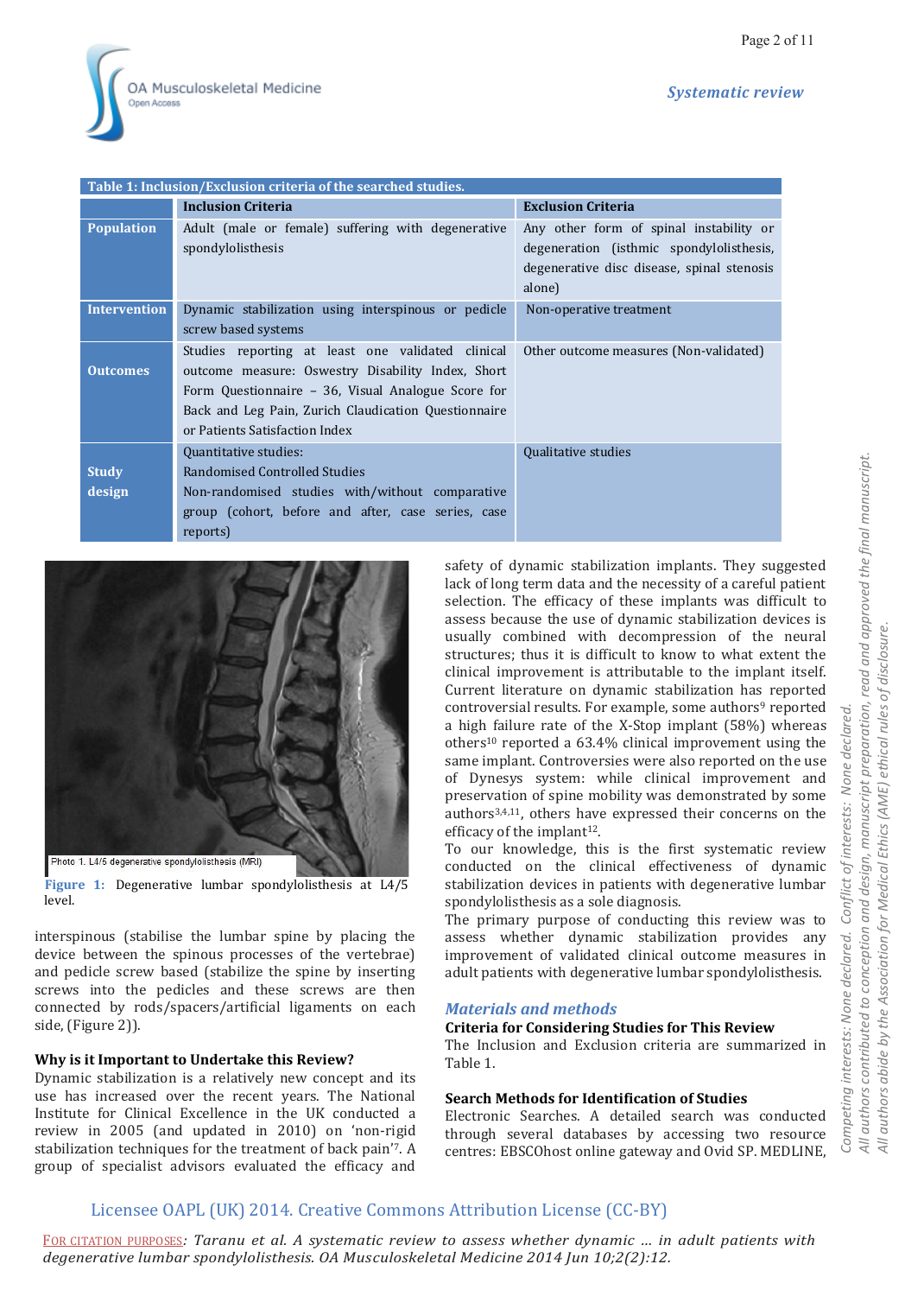Page 3 of 11

| could be scored for this question. |                                                                         |                         |                                    |                                   |                                    |                                |                                  |                                    |                                 |                           |                           |  |  |
|------------------------------------|-------------------------------------------------------------------------|-------------------------|------------------------------------|-----------------------------------|------------------------------------|--------------------------------|----------------------------------|------------------------------------|---------------------------------|---------------------------|---------------------------|--|--|
|                                    |                                                                         | Konno<br>and<br>Kikuchi | <b>Schaeren</b><br>et al<br>(2008) | <b>Schnake</b><br>et al<br>(2006) | <b>Kanavama</b><br>et al<br>(2005) | <b>Hong</b><br>et al<br>(2010) | <b>Lee SH</b><br>et al<br>(2010) | <b>Anderson</b><br>et al<br>(2006) | <b>Kaner</b><br>et al<br>(2010) | Lee DY<br>et al<br>(2010) | Lee<br>SH et al<br>(2012) |  |  |
|                                    | Questions                                                               |                         |                                    |                                   |                                    |                                |                                  |                                    |                                 |                           |                           |  |  |
| <b>Study</b><br><b>Purpose</b>     | Was<br>the<br>purpose<br>stated<br>clearly?                             | Y(1)                    | Y(1)                               | Y(1)                              | Y(1)                               | Y(1)                           | Y(1)                             | Y(1)                               | Y(1)                            | Y(1)                      | Y(1)                      |  |  |
| <b>Literature</b>                  | Was<br>the<br>relevant<br>background<br>literature<br>reviewed?         | Y(1)                    | Y(1)                               | Y(1)                              | Y(1)                               | Y(1)                           | Y(1)                             | Y(1)                               | Y(1)                            | Y(1)                      | Y(1)                      |  |  |
| <b>Study</b><br><b>Design</b>      | Quantitative<br>study?*                                                 | Y(2)                    | Y(1)                               | Y(1)                              | Y(1)                               | Y(1)                           | Y(1)                             | Y(2)                               | Y(2)                            | Y(1)                      | Y(1)                      |  |  |
|                                    | Was<br>the<br>study<br>design<br>appropriate<br>for<br>the<br>question? | Y(1)                    | Y(1)                               | Y(1)                              | Y(1)                               | Y(1)                           | Y(1)                             | Y(1)                               | Y(1)                            | Y(1)                      | Y(1)                      |  |  |
| <b>Sample</b>                      | Was<br>the<br>sample<br>described in<br>detail?                         | Y(1)                    | Y(1)                               | Y(1)                              | Y(1)                               | Y(1)                           | Y(1)                             | Y(1)                               | Y(1)                            | Y(1)                      | Y(1)                      |  |  |
|                                    | Was sample<br>size<br>justified?                                        | N(0)                    | N(0)                               | N(0)                              | N(0)                               | N(0)                           | N(0)                             | N(0)                               | N(0)                            | N(0)                      | N(0)                      |  |  |
|                                    | Was<br>there<br>ethical<br>approval?                                    | UC(0)                   | UC(0)                              | UC(0)                             | UC(0)                              | UC(0)                          | UC(0)                            | Y(1)                               | UC(0)                           | UC(0)                     | UC(0)                     |  |  |
|                                    | Was<br>informed<br>consent<br>obtained?                                 | Y(1)                    | Y(1)                               |                                   |                                    |                                |                                  |                                    |                                 |                           |                           |  |  |

**Table 2: Results of methodological quality assessment of the included studies. Y-Yes, N-No, UC-Unclear, \*Max 3 points** 

CINAHL, AMED, British Nursing Index, SPORTDiscus were accessed via EBSCOhost, while EMBASE and Journals@Ovid were searched via Ovid SP. The comprehensive search was performed using the Boolean operators 'AND' and 'OR'. An "alert" system was activated within the EBSCOhost online gateway; so that any new published paper would be identified by the author and included in the review process. The Cochrane Library was also searched through Ovid SP for any existing systematic reviews or meta-analysis on the same topic.

#### **Searching Other Resources**

Reference checking was part of the search strategy in order to identify any studies which could have escaped the detailed search. Searching for Grey Literature

Grey literature was searched on SIGLE (System for Information on Grey Literature), Journal of Bone and Joint Surgery Proceedings (2002-2011) and Spine Conference websites. The annual meetings for the following spine societies were searched for relevant abstracts: Spine Arthroplasty Society (SAS), British Association of Spine Surgeons (BASS), Spine Society of Australia, North American Spine Society (NASS). Other electronically searched meetings which could include abstracts on the relevant topic were: European Federation of National

Associations of Orthopaedics and Traumatology (EFORT), British Orthopaedic Association (BOA), Canadian Orthopaedic Association (COA), American Orthopaedics Association (AOA).

An English language limit was applied to the search. All existing studies until March 2013 were included in the review process.

#### **Data Collection and Analysis**

#### *Selection of Studies*

Studies were evaluated and selected by two review authors based on reading the titles and abstracts. Potentially relevant studies were then independently analysed by the same authors by reading the full text. No disagreements were encountered between the two reviewers.

#### *Data extraction and management*

Data extraction was performed independently using a standardized data extraction form which was designed by the two authors and based on the research question. This form followed the Population, Intervention and Outcome (PIO) framework. The research question followed the PIO and not a PICO structure because valid information could have been missed from relevant studies which did not contain a comparison group.

# Licensee OAPL (UK) 2014. Creative Commons Attribution License (CC-BY)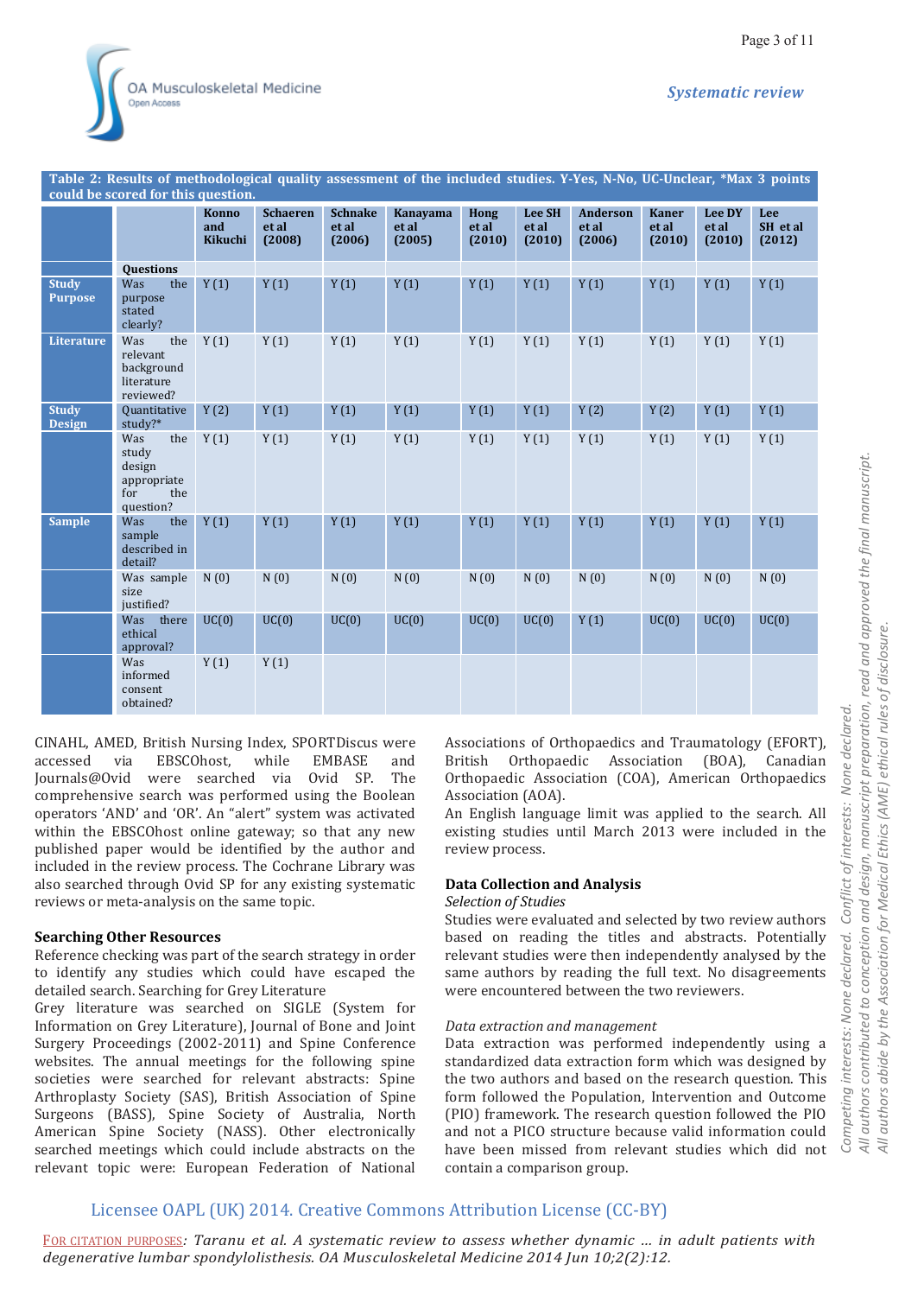





**Figure 2:** Pedicle screw based dynamic stabilization (lateral view lumbo-sacral spine X-ray).

#### *Assessment of Risk of Bias in Included Studies*

Risk of bias or methodological quality assessment of all included studies was performed using the McMaster University framework13 using 15 relevant questions. A question scored 1 if the response was 'yes' and 0 if the response was 'no' or 'unclear'. Question 3 ('Quantitative study?') could score up to 3 points depending on the type of quantitative study: good quality randomized controlled trial 3 points, prospective cohort study or poor quality randomized controlled trial 2 points, other type of quantitative study 1 point. This method of differential scoring of studies is based on the Levels of Evidence published in the Journal of Bone and Joint Surgery14. A total score of 21 could be achieved when any study answered 'Yes' for all questions. Although a classification of the scoring system using the McMaster framework has not been designed, the authors of this review considered a study to be of good quality if it scored 85% or greater (at least 18 points), moderate quality between 65-84% (14-17 points) and poor less than 65% (13 points and less). The results of methodological quality assessment of the included studies are presented in Table 2.

#### *Results*

#### **Results of the search**

The electronic search identified 482 titles. 11 articles were identified by hand search. A total of 25 full text articles were reviewed.

#### **Included studies**

Ten studies were included for the final review. The details of all the included articles are presented in Table 3.

#### **Excluded studies**

Fifteen research papers were excluded after reading the full text. The reasons for this were the absence of validated outcome measures9 or the impossibility of identifying the relevant outcomes for degenerative lumbar spondylolisthesis patients only. In all these investigations degenerative lumbar spondylolisthesis was presented along with other degenerative spine conditions.

#### **Types of Treatments**

The two types of dynamic stabilization systems were identified as intervention: interspinous<sup>10,17,18,20,21</sup> and pedicle screw-based3,11,15,16,19. Prior to the insertion of the dynamic stabilization device, adequate decompression was performed in order to relieve the pressure on the nerves and alleviate the source of leg pain. In one study10 the decompression was indirect and accomplished by increasing the dimension of the intervertebral foramina and thus releasing the pressure on the neural structures.

#### **Participants**

A total of 338 patients received dynamic stabilization for degenerative lumbar spondylolisthesis (Grade I or II). The largest sample size (65) was reported by Lee SH et al.<sup>21</sup> whereas the smallest sample size (23) was presented by Lee SH et al. <sup>17,</sup> Hong et al.<sup>18</sup> and Lee DY et al.<sup>20</sup>. Mean age at operation was 64.75 years; 229 female and 109 male patients received dynamic stabilization. The overall ratio of males: females were 1:2.1 and the mean duration of symptoms was 37.6 months. The latter parameter was not consistently reported by all studies.

A comparison group was present in five articles $10,15,16,17,18$ . There were no statistically significant differences between the surgically and non-surgically treated groups in terms of patients' demographics, apart from the study of Hong et al.18 which failed to report the similarity between these two groups. Alternative treatments (control group) for symptomatic degenerative spondylolisthesis were: conservative therapy in the form of sacral epidural injections10, spinal decompression alone without instrumentation<sup>16,18</sup> and instrumented spinal fusion<sup>15,17</sup>. Anderson et al.10 presented a control group which included subjects receiving a various number of sacral epidural injections. Use of non-steroidal anti-inflammatory drugs and physiotherapy were complementary therapies, but this varied from patient to patient. Therefore, there was quite significant variation within the conservative treatment received by patients in the control group. Variations in the treatment received by the subjects in the control group could have a significant impact on the internal validity of the study.

#### **Effectiveness of intervention**

All papers reported a significant clinical improvement following dynamic stabilization for symptomatic degenerative lumbar spondylolisthesis, irrespective of the dynamic device. Four studies compared the results of dynamic stabilization with other types of surgery (spinal

### Licensee OAPL (UK) 2014. Creative Commons Attribution License (CC-BY)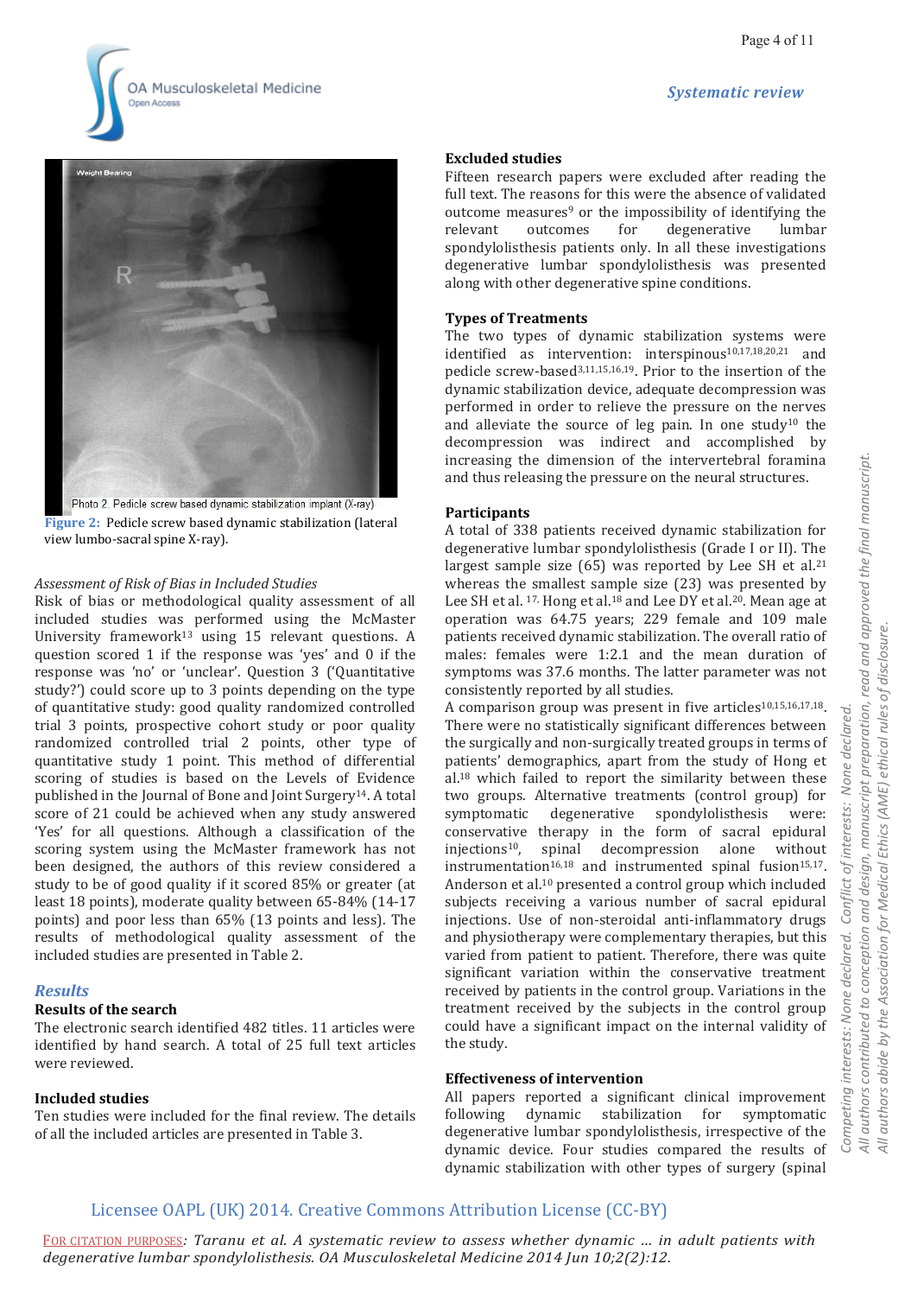*Systematic review*



decompression only<sup>16,18</sup> or spinal fusion<sup>15,17</sup>) and in one case10 the comparison was made with conservative therapy in the form of sacral epidural injections. Results were not statistically significant between the dynamic stabilization and the fusion group. In the paper of Anderson et al.10 dynamic stabilization showed superior results to conservative treatment.

Revision surgery rate was an average of 4.7% (16/338). The highest incidence of revision (9.5%) was reported by Anderson et al.10, but there was no clear explanation for the reasons for revision. Dynamic stabilization seems to have a lower revision rate than spinal fusion which has a reported incidence of 12% at 2 years and 15% at 4 years<sup>22</sup>.

#### **Outcomes**

The results of recorded outcome measures are presented in Table 4 and Table 5.

# **Risk of Bias in Included Studies**

#### *Patients' Selection*

Within all the included studies the patients selected for inclusion differed with respect to the severity of the condition. Whilst six papers<sup>10,17,18,19,20,21</sup> only considered patients with Grade I spondylolisthesis, three studies<sup>3,11,15</sup> included patients with both Grade I and II severity and one study16 did not mention the grade of spondylolisthesis in the inclusion criteria.

Previous surgery constituted an exclusion criterion for five articles3, 11,15,16,17. Other exclusion criteria were: worker's compensation, other types of spinal instability (degenerative disc disease, isthmic sponylolisthesis, vertebral fracture), scoliosis, walking distance less than 50 feet, inability to sit for longer than 50 minutes, more than one level of spondylolisthesis.

| Table 3: Studies characteristics.      |                                   |                                                                                                                                                                                                                                                                                                                                                                                                                                                                                                                                                                    |                                                                                                                                                                                                                                                                                                                                                                                             |                                                                                                                                                                                                                                                                                                                                                                                                                                                                                                                                                                                                                                                                                    |  |  |  |  |  |  |  |
|----------------------------------------|-----------------------------------|--------------------------------------------------------------------------------------------------------------------------------------------------------------------------------------------------------------------------------------------------------------------------------------------------------------------------------------------------------------------------------------------------------------------------------------------------------------------------------------------------------------------------------------------------------------------|---------------------------------------------------------------------------------------------------------------------------------------------------------------------------------------------------------------------------------------------------------------------------------------------------------------------------------------------------------------------------------------------|------------------------------------------------------------------------------------------------------------------------------------------------------------------------------------------------------------------------------------------------------------------------------------------------------------------------------------------------------------------------------------------------------------------------------------------------------------------------------------------------------------------------------------------------------------------------------------------------------------------------------------------------------------------------------------|--|--|--|--|--|--|--|
|                                        | Study design                      | <b>Population</b>                                                                                                                                                                                                                                                                                                                                                                                                                                                                                                                                                  | Intervention                                                                                                                                                                                                                                                                                                                                                                                | <b>Outcomes</b>                                                                                                                                                                                                                                                                                                                                                                                                                                                                                                                                                                                                                                                                    |  |  |  |  |  |  |  |
| <b>Schaeren</b><br>et.<br>al<br>(2008) | Retrospective<br>(Before-After)   | Sample size: 26, Age:71, Gender:<br>18-F, 8-M. Inclusion criteria: DSL<br>Gr I/II at single level which failed<br>conservative treatment;<br>spinal<br>with back<br>claudication<br>pain.<br><b>Exclusion</b><br>criteria:<br>Lytic<br>spondylolisthesis, more than one<br>level of spondylolisthesis<br>and<br>previous lumbar spine fusion.<br>Diseased level: $L4/5 - 22$ cases,<br>L3/4 - 4 cases. Duration of<br>symptoms: 35 months                                                                                                                          | Decompression and<br>dynamic<br>stabilization<br>with<br><b>Dynesys</b><br>system. Type of implant:<br>pedicle-screw based. Period of<br>study: Nov 1999 - Nov 2000.<br>Drop-outs: 7 patients lost to<br>follow-up: 1-died, 1 moved out of<br>country, 1- severe<br>COPD<br>bedridden, 1- severe dementia,<br>3-subsequent lumbar surgery                                                   | VAS leg pain, Walking distance: 250 m (pre-op),<br>>1000m (post-op). Frequency of recording:<br>pre-operatively, then final follow-up (average:<br>52 months, range: 48-57 months). Statistical<br>significance: $p<0.001$ (VAS), $p<0.003$ (walking<br>distance). Complications: 4-implant failure (3-<br>screw loosening, 1- screw breakage), 3-dural<br>tear, 9-adjacent segment instability                                                                                                                                                                                                                                                                                    |  |  |  |  |  |  |  |
| <b>Schnake</b><br>al<br>et<br>(2006)   | Retrospective<br>(Before-After)   | Sample size: 26, Age:71, Gender:<br>18-F, 8-M.<br>Inclusion criteria: DSL Gr I/II at<br>single level which failed to<br>conservative<br>treatment;<br>spinal<br>with<br>claudication<br>back<br>pain.<br><b>Exclusion criteria:</b> not discussed.<br>Diseased level: $L4/5 - 22$ cases,<br>L3/4 - 4 cases. Duration of<br>symptoms: 35 months                                                                                                                                                                                                                     | Decompression<br>and<br>dynamic<br>stabilization<br>with<br><b>Dynesys</b><br>system.<br>Period of study: Nov 1999 - Nov<br>2000. Type of implant: pedicle<br>screw-based. Period of study:<br>Nov 1999 - Nov 2000. Drop-<br>outs: 2 (1 died of unrelated<br>pathology, 1 vertebral fracture)                                                                                               | VAS leg pain; Walking distance: 250 m (pre-op),<br>>1000m (post-op). Frequency of recording:<br>pre-operatively, then final follow-up (average:<br>26 months, range: 24-33 months). Statistical<br>significance: $p<0.001$ (VAS), $p<0.001$ (walking<br>distance). Complications: 2 - transient leg<br>paraesthesia, 1 - revision for insufficient<br>decompression, 7-adjacent level degeneration                                                                                                                                                                                                                                                                                 |  |  |  |  |  |  |  |
| <b>Anderson</b><br>et<br>al<br>(2006)  | Randomized<br>Controlled<br>Trial | Sample size: 42 - X-Stop, 33 -<br>Conservative treatment, Age: 71.4<br>(Experimental group), 68.5 (Control<br>group),<br>Gender:<br>$23-F,19-M$<br>(Experimental group), 22-F, 11-M<br>(Control group). Inclusion criteria:<br>symptomatic spinal stenosis and Gr<br>I DSL, 6 months failed conservative<br>treatment.<br>Exclusion criteria:<br>unable to walk for at least 50 feet,<br>unable to sit for>50 min or >25%<br>anterior slippage. Diseased level:<br>1-2 levels. Exact level not stated.<br><b>Duration of symptoms: &lt;2 years</b><br>and >2 years | Studied group - X-STOP device.<br>Control group - sacral epidural<br>injections, non-steroidal anti-<br>inflammatories<br>and<br>physiotherapy as needed. Type<br>of implant: interspinous. Period<br>of study: not stated. Drop-outs:<br>98.9% of the treatment group<br>and 92.1% of the control group<br>were followed-up for 2 years. No<br>explanations about reasons for<br>drop-out. | ZCQ, PSI, SF-36, Patient satisfaction.<br>Frequency of recording: Pre-intervention and<br>months post-op. Statistical tests:<br>24<br>Correlation analysis and the Spearman rank<br>coefficient analysis. Statistical significance:<br>Intra-group significance: ZCQ (p<0.001) and SF-<br>36 (statistical significance, but no p-value) in<br>the Experimental group, not significant in<br>Control group (no p-value). Between groups:<br>statistical significance in PSI (no p-value).<br>Complications: 5 patients required revision<br>surgery (laminectomy+/-fusion); 1 infection -<br>resolved with 1 week antibiotic therapy; 1<br>malpositioned implant, but asymptomatic. |  |  |  |  |  |  |  |

# Licensee OAPL (UK) 2014. Creative Commons Attribution License (CC-BY)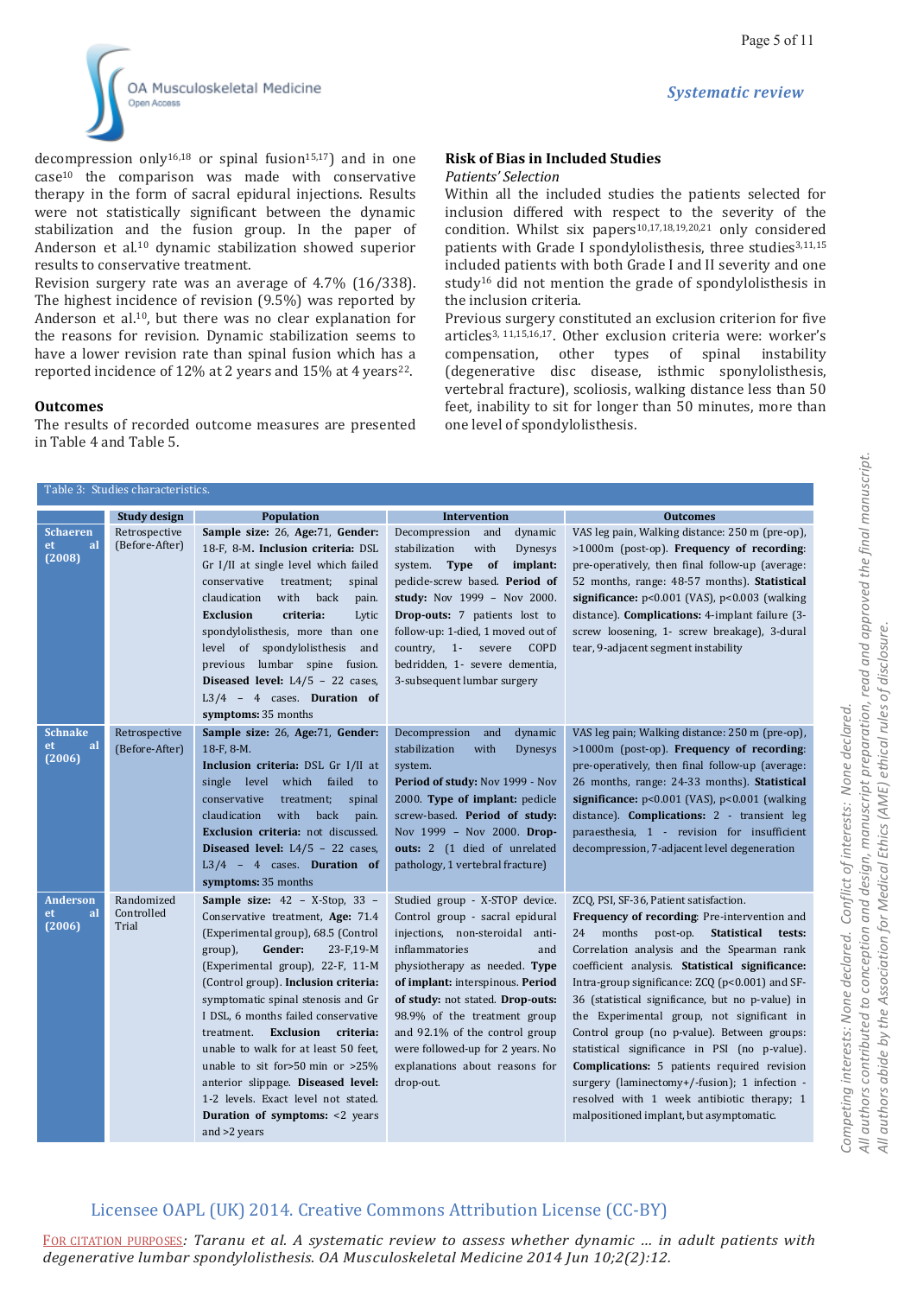

Table 3 (continued)

|                                       | <b>Study design</b>             | <b>Population</b>                                                                                                                                                                                                                                                                                                                                                                                                                                                                                    | Intervention                                                                                                                                                                                                                                                                                                    | <b>Outcomes</b>                                                                                                                                                                                                                                                                                                                                                                                                                                                                                                                                                                                                                                                                                                                                                                                                                                                         |
|---------------------------------------|---------------------------------|------------------------------------------------------------------------------------------------------------------------------------------------------------------------------------------------------------------------------------------------------------------------------------------------------------------------------------------------------------------------------------------------------------------------------------------------------------------------------------------------------|-----------------------------------------------------------------------------------------------------------------------------------------------------------------------------------------------------------------------------------------------------------------------------------------------------------------|-------------------------------------------------------------------------------------------------------------------------------------------------------------------------------------------------------------------------------------------------------------------------------------------------------------------------------------------------------------------------------------------------------------------------------------------------------------------------------------------------------------------------------------------------------------------------------------------------------------------------------------------------------------------------------------------------------------------------------------------------------------------------------------------------------------------------------------------------------------------------|
| Kaner et al<br>(2010)                 | Prospective<br>comparative      | <b>Sample size: 26 -</b><br>Dynamic<br>stabilization, 20 - Fusion, Age:<br>63.65 (Experimental group), 58.10<br>(Control group), Gender: 20-F, 6-M<br>(Experimental group), 13-F, 7-M<br>(Control)<br>group).<br>Inclusion<br>criteria: symptomatic Grade I/II<br>DSL. Exclusion criteria: failed<br>medical treatment. Diseased level:<br>stated.<br><b>Duration</b><br>of<br>not<br>symptoms: not stated                                                                                           | One group - Decompression and<br>Dynamic<br>stabilization (Cosmic<br>pedicular<br>dynamic<br>screw-rod<br>the other group -<br>system);<br>Decompression and fusion. Type<br>of implant: pedicle screw-based.<br><b>Period of study: 2004 - 2007.</b><br><b>Drop-outs:</b> not reported                         | VAS, ODI<br>Frequency of recording: Pre-intervention,<br>then 3,12, 24 months post-op. <b>Statistical</b><br>significance:<br>Intra-group<br>significance:<br>p<0.001 in both groups between pre-op and<br>post-op scores. No statistical significance<br>between the 2 groups. Complications: 1-<br>screw malposition; 1-ongoing pain and<br>required fusion - Experimental group. 1-<br>adjacent level<br>degeneration - Fusion<br>groupVAS, ODI<br>Frequency of recording: Pre-intervention,<br>then 3,12, 24 months post-op. Statistical<br>significance:<br>Intra-group<br>significance:<br>p<0.001 in both groups between pre-op and<br>post-op scores. No statistical significance<br>between the 2 groups. Complications: 1-<br>screw malposition; 1-ongoing pain and<br>required fusion - Experimental group. 1-<br>adjacent level degeneration - Fusion group |
| Konno and<br><b>Kikuchi</b><br>(2000) | Cohort                          | <b>Sample</b><br>size:<br>46<br>Graf<br>stabilization; 42 - Decompression<br>alone, Age: 65 - Graf group, 63 -<br>Decompression group, Gender: 32<br>- F, 14 - M. Inclusion criteria: leg<br>pain, limited walking distance or<br>standing endurance, age>50 and<br>radiographic evidence of nerve<br>root/cauda equina compression.<br><b>Exclusion</b><br>criteria:<br>Previous<br>lumbar<br><b>Diseased</b><br>surgery.<br><b>Duration</b><br>level: L4/5.<br><sub>of</sub><br>symptoms:57 months | Both<br>groups -<br>laminectomy.<br>Studied group also received<br>stabilization with Graf system.<br>Type of implant: pedicle screw-<br>based. Period of study: 1993 -<br>1996. Drop-outs: Not reported                                                                                                        | VAS back pain, VAS leg pain<br>Frequency of recording: pre-operatively,<br>then 1 year and 3 years post-surgery.<br>Statistical significance: p<0.05 (intra-group),<br>Not significant (inter-group, no p-value).<br><b>Complications:</b> 2-postoperative radicular<br>pain due to malpositioning of screws; 20%<br>screw malpositioning.                                                                                                                                                                                                                                                                                                                                                                                                                                                                                                                              |
| <b>Kanayama</b><br>et<br>al<br>(2005) | Retrospective<br>(Before-After) | <b>Sample size:</b> 64, Age: 66 (range:<br>50-79), Gender: 45-F, 19-M.<br>Inclusion criteria: symptomatic<br>spinal stenosis and Gr I DSL, <25%<br>of vertebral slip, coronal facet<br>articulation and minimal disc space<br>narrowing.<br><b>Exclusion criteria:</b> worker's<br>compensation. Diseased level: 51<br>- L4/5, 2 - L3/4, 10 - L3-4-5, L4-5-<br>S1. Duration of symptoms: not<br>reported.                                                                                            | Posterior<br>decompression<br>by<br>partial medial facetectomy and<br>dynamic stabilization. 53 patients -<br>single-level<br>stabilization;<br>10<br>2-level<br>stabilization.<br>patients:<br><b>Type of implant:</b> pedicle-screw<br>based. Period of study: not stated.<br><b>Drop-outs: Not reported.</b> | VAS back pain, VAS leg pain<br>Frequency of recording: pre-operatively,<br>then final follow-up (average: 67 months,<br>36-112<br>range:<br>months).<br><b>Statistical</b><br>significance: p<0.05 for VAS back and leg<br>pain. <b>Complications:</b> Further surgery - 4<br>cases (6.3%) for adjacent segment morbidity:<br>Spinal stenosis (2), Disc herniation (1),<br>Foraminal stenosis (1); 1 patient: PLIF for<br>residual spinal instability                                                                                                                                                                                                                                                                                                                                                                                                                   |

#### *Allocation*

Random allocation was performed by a centrally administered system in the only RCT included in the review10. Kaner et al.15 allocated the subjects to each of the two groups according to patients' preference.

#### *Incomplete Outcome Data*

Kaner et al.15, Konno and Kikuchi16, Kanayama et al.19 and Lee DY et al.<sup>20</sup> did not report any drop-outs. Schnake et al.<sup>3</sup>, Schaeren et al.<sup>11</sup>, Hong et al.<sup>18</sup> and Lee SH et al.<sup>21</sup> clearly presented the reasons for drop-out; these included inadequate follow-up, incomplete radiological data or death, migration, significant co-morbidities affecting patient's capability to continue within the trial and subsequent lumbar surgery. Although Anderson et al.<sup>10</sup> reported 1 drop-out in the dynamic stabilization group, the author failed to explain the reasons and this could affect the internal validity of the study.

# Licensee OAPL (UK) 2014. Creative Commons Attribution License (CC-BY)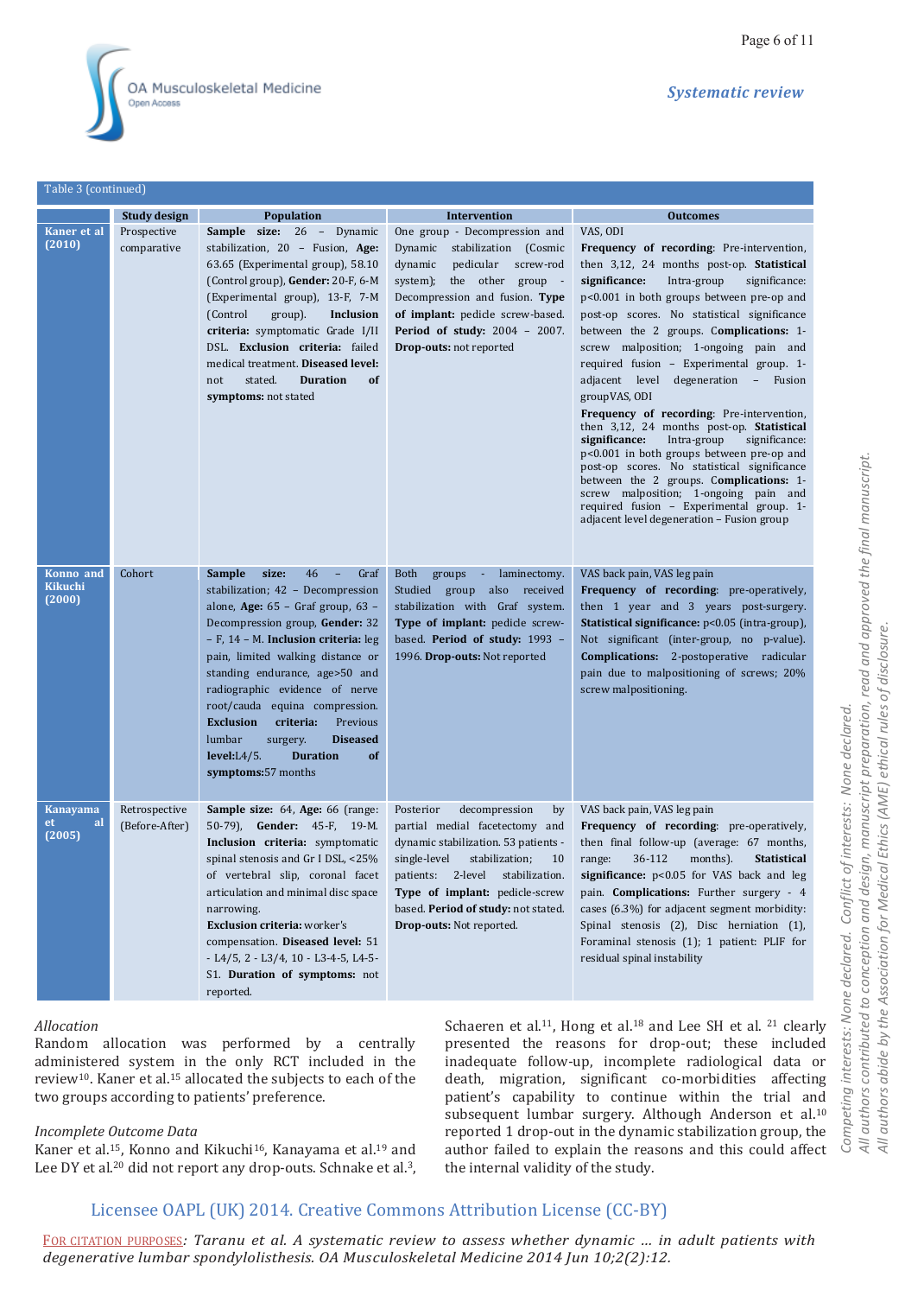

Table 3 (continued)

*Systematic review*

|                        | Study design                    | <b>Population</b>                                                                                                                                                                                                                                                                                                                                                                                                                                                                                                                                                                                                          | <b>Intervention</b>                                                                                                                                                                                                                                                                                        | <b>Outcomes</b>                                                                                                                                                                                                                                                                                                                                                                                                                                                                                                                                                                                         |
|------------------------|---------------------------------|----------------------------------------------------------------------------------------------------------------------------------------------------------------------------------------------------------------------------------------------------------------------------------------------------------------------------------------------------------------------------------------------------------------------------------------------------------------------------------------------------------------------------------------------------------------------------------------------------------------------------|------------------------------------------------------------------------------------------------------------------------------------------------------------------------------------------------------------------------------------------------------------------------------------------------------------|---------------------------------------------------------------------------------------------------------------------------------------------------------------------------------------------------------------------------------------------------------------------------------------------------------------------------------------------------------------------------------------------------------------------------------------------------------------------------------------------------------------------------------------------------------------------------------------------------------|
| Hong et al<br>(2010)   | Retrospective<br>comparative    | Sample size: 23 - Interspinous<br>ligamentoplasty,<br>18<br>Decompression alone, Age: 57.3<br>(Experimental group), 61.2 (Control<br>Gender: $15-F$ ,<br>group),<br>$8-M$<br>(Experimental group), 22-F, 11-M<br>(Control group). Inclusion criteria:<br>symptomatic spinal stenosis and Gr<br>I DSL, 6 months failed Conservative<br>Exclusion criteria:<br>treatment,<br>scoliosis, lat translation, advanced<br>disc prolapse, foraminal stenosis.<br>Diseased level: L4/5. Duration of<br>symptoms: not reported.                                                                                                      | Studied group - decompression<br>stabilization<br>and<br>with<br>Interspinous<br>Ligamentoplasty.<br>Control group - laminotomy only.<br>Type of implant: interspinous.<br><b>Period of study: 2001 - 2002.</b><br>Drop-outs: 9 patients. Reasons:<br>inadequate<br>follow-up<br>and<br>radiological data. | VAS back pain, VAS leg pain, ODI<br>Frequency of recording: Pre-intervention<br>and final follow-up, which varied between<br>60-77 months post-op (mean: 64.6 months).<br><b>Statistical significance:</b> p<0.05 for VAS back<br>and leg pain and ODI (between pre and post-<br>op scores). Between groups: p=0.185 (VAS<br>back pain), $p=0.804$ (VAS leg pain), $p=0.049$<br>(ODI). Complications: 1-infection (required<br>fusion), 1-symptomatic instability (required<br>fusion), 1-adjacent segment disease                                                                                      |
| Lee SH et al<br>(2010) | Retrospective<br>comparative    | <b>Sample size:</b> 23 - Interspinous soft<br>stabilization,<br>22 - Posterior<br>interbody lumbar fusion. Age: 58.9<br>(Experimental group), 56.7 (Control<br>Gender:<br>group),<br>$17-F,$<br>$6-M$<br>(Experimental group), 14-F, 8-M<br>(Control group). Inclusion criteria:<br>symptomatic Grade I DSL, levels<br>between L3-5. Exclusion criteria:<br>advanced segmental instability,<br>previous surgery, vertebral fracture,<br>retrolisthesis,<br>degenerative<br>scoliosis. Diseased level: 17 - L4/5,<br>6 - L3/4 (Studied group), 18 - L4/5,<br>4 - L3/4 (Control group). Duration<br>of symptoms: 20.9 months | One group - decompression and<br>ISS; the other group - PLIF. Type<br>of implant: interspinous. Period<br>of study: April 2001 - November<br>2003. Drop-outs: Not reported.                                                                                                                                | VAS back pain, VAS leg pain, ODI, PSI<br>Frequency of recording: Pre-intervention,<br>then at final follow-up (mean: 75.8, range:<br>68-83 months)<br><b>Statistical</b><br>significance:<br>Intra-group<br>significance: p<0.05 for VAS back and leg<br>pain, ODI and PSI (between pre and post-op<br>scores). Between groups: results not<br>significant, but no reported p-value.<br><b>Complications:</b> not reported.                                                                                                                                                                             |
| Lee DY et al<br>(2010) | Retrospective<br>(before-after) | Sample size: 23, Age: 62.1 years<br>(range: 45-81). Gender: 17-F, 6-M.<br>Inclusion criteria: symptomatic<br>lumbar canal stenosis with grade I<br>DSL, which failed to conservative<br>treatment for at least 6 weeks.<br>Exclusion criteria: grade II DSL or<br>higher and DSL associated with<br>foraminal disc herniation/stenosis.<br>Diseased level: 4 - L3/4, 19 - L4/5.<br>Duration of symptoms: 27.6<br>months (range: 2-120)                                                                                                                                                                                     | Bilateral minimal laminotomy and<br>medial<br>facetectomy<br>and<br>followed<br>foraminotomy<br>by<br>insertion of the Locker system.<br>Type of implant: interspinous.<br>Period of study: 2006. Drop-<br>outs: Not reported                                                                              | VAS back pain, VAS leg pain, ODI<br>Frequency of recording: Pre-intervention,<br>then at final follow-up (Mean: 28.3 months,<br>range: 24-32).<br>Statistical significance: All three outcome<br>measures improved significantly post-op<br>Complications: 1<br>$(p<0.001)$ .<br>patient<br>underwent secondary fusion<br>due<br>to<br>persistent back and leg pain                                                                                                                                                                                                                                     |
| Lee SH et al<br>(2012) | Retrospective<br>(before-after) | Sample size: 65, Age: 60.3 years,<br>Gender: 45-F, 23-M. Inclusion<br>criteria: grade I, single level DSL for<br>at least 6 weeks, more than 3<br>months leg pain relief following<br>surgery. Exclusion criteria: not<br>presented. Diseased level: 12 -<br>L3/4, 53 - L4/5. Duration of<br>symptoms: minimum 6 weeks<br>(mean: 31.4 months)                                                                                                                                                                                                                                                                              | Bilateral laminotomy with partial<br>facetectomy and insertion of an<br>artificial ligament. Type of<br>implant: interspinous. Period of<br>study: 2002-2004. Drop-outs: 16<br>patients (20%) - death or<br>incomplete follow-up.                                                                          | VAS back and leg pain, ODI, PSI<br>Frequency of recording: Pre-intervention,<br>then at final follow-up (Mean: 72.5 months).<br><b>Statistical</b><br>significance:<br>Intra-group<br>significance: $p<0.01$ in both groups between<br>pre-op and post-op scores. Between groups:<br>significantly better results in optimal group<br>as compared to suboptimal group, correlated<br>with restoration of lumbar lordosis.<br><b>Complications:</b> 1 patient - hypersensitivity<br>to the artificial ligament. 3 patients required<br>fusion surgery due to continuing back pain<br>and stooped posture |

# Licensee OAPL (UK) 2014. Creative Commons Attribution License (CC-BY)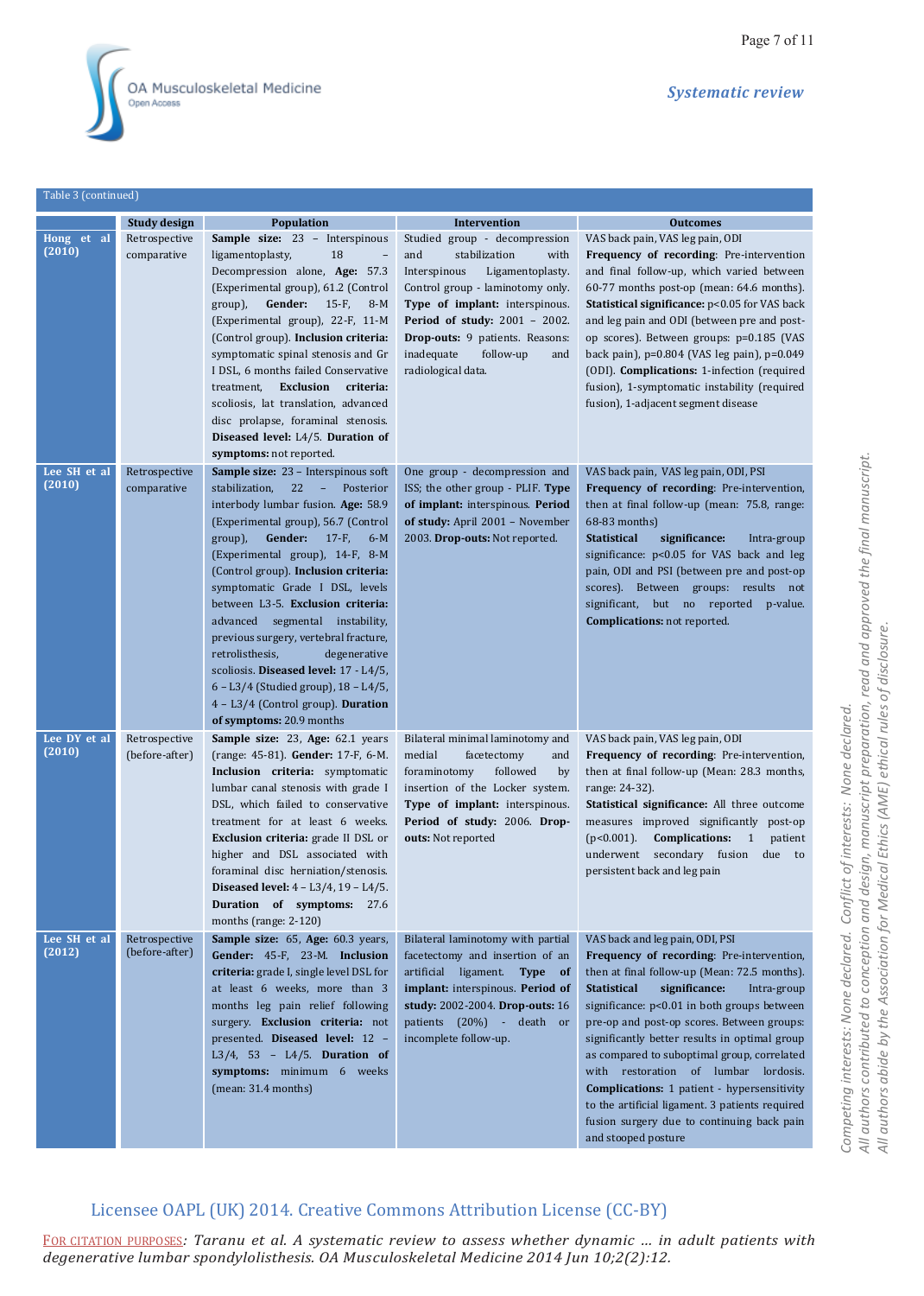*Systematic review*



| Table 4: Summary of clinical outcomes. ODI - Oswestry Disability Index, PSI - Patient Satisfaction Index, VAS-BP - Visual Analogue Score - Back Pain, VAS-LP -<br>Visual Analogue Score - Leg Pain, ZCQ - Zurich Claudication Questionnaire. |                         |             |               |            |             |               |            |             |               |               |             |               |               |             |         |               |               |
|----------------------------------------------------------------------------------------------------------------------------------------------------------------------------------------------------------------------------------------------|-------------------------|-------------|---------------|------------|-------------|---------------|------------|-------------|---------------|---------------|-------------|---------------|---------------|-------------|---------|---------------|---------------|
|                                                                                                                                                                                                                                              | <b>Outcome measures</b> |             |               |            |             |               |            |             |               |               |             |               |               |             |         |               |               |
|                                                                                                                                                                                                                                              | <b>ODI</b>              |             |               | <b>ZCQ</b> |             |               | $SF-36$    |             |               | <b>VAS-BP</b> |             |               | <b>VAS-LP</b> |             |         | <b>PSI</b>    |               |
| <b>Study</b>                                                                                                                                                                                                                                 | Pre-<br>op              | Post-<br>op | $p-$<br>value | Pre-<br>op | Post-<br>op | $p-$<br>value | Pre-<br>op | Post-<br>op | $p-$<br>value | Pre-<br>op    | Post-<br>op | $p-$<br>value | Pre-<br>op    | Post-<br>op | p-value | $\frac{0}{0}$ | $p-$<br>value |
| <b>Schnake et</b><br>al (2006)                                                                                                                                                                                                               |                         |             |               |            |             |               |            |             |               |               |             |               | 80            | 23          | 0.00001 |               |               |
| <b>Anderson</b><br><sub>al</sub><br>et<br>(2006)                                                                                                                                                                                             |                         |             |               | 50.4       | 23.05       |               | 31.53      | 41.19       |               |               |             |               |               |             |         | 63.4          |               |
| <b>Schaeren</b><br><sub>al</sub><br>et<br>(2008)                                                                                                                                                                                             |                         |             |               |            |             |               |            |             |               |               |             |               | 80            | 25          | < 0.001 |               |               |
| Kaner et<br>al (2010)                                                                                                                                                                                                                        | 73.46                   | 9.23        | 0.001         |            |             |               |            |             |               | 7.42          | 0.84        | 0.001         |               |             |         |               |               |
| <b>Konno and</b><br><b>Kikuchi</b><br>(2000)                                                                                                                                                                                                 |                         |             |               |            |             |               |            |             |               | 7.7           | 3.1         | < 0.05        | 8.1           | 3.5         | < 0.05  |               |               |
| Lee SH et<br>al (2010)                                                                                                                                                                                                                       | 54.2                    | 26.5        | < 0.05        |            |             |               |            |             |               | 6.4           | 3.4         | < 0.05        | 5.8           | 2.3         | < 0.05  | 65.7          | < 0.05        |
| Hong et al<br>(2010)                                                                                                                                                                                                                         | 42.4                    | 13.1        | < 0.01        |            |             |               |            |             |               | 5.4           | 1.9         | < 0.01        | 7.7           | 2.0         | < 0.01  |               |               |
| <b>Kanayama</b><br><sub>al</sub><br>et<br>(2005)                                                                                                                                                                                             |                         |             |               |            |             |               |            |             |               | 71.7          | 14.2        | < 0.05        | 76.3          | 14.5        | < 0.05  |               |               |

#### *Discussion*

The aim of this review was to assess the existing evidence on dynamic stabilization systems and their influence on validated clinical outcome measures in patients with degenerative lumbar spondylolisthesis. Life expectancy has continuously increased in developed countries and therefore the worldwide health services will face an increasing number of pathologies specific to an ageing population. With the concurrent advancements in the development of new technology the aim for the newly designed implants is to reproduce the natural biomechanics encountered in normal spine motion. Therefore, dynamic stabilization implants have been designed in an attempt to replace standard fusion devices which present with higher rates of co-morbidities, i.e. adjacent level degeneration and bone graft donor site pain5,23.

Measuring the outcomes of a quantitative piece of research probably has the most significant effect on the internal validity of the undertaken study. These outcomes have to be valid (the degree to which an instrument measures what it is intending to measure) and reliable (the degree to which an instrument measures in a similar way the same outcome for the same group of patients). Validity of the reported outcome measures was one of the essential conditions for a study to be included within the systematic review. All included outcome measures had demonstrable reliability and validity as reported by previously published papers and have been accepted by the North American Spine Society as being appropriate in evaluating the postoperative results: Oswestry Disability Index (ODI)24, Short-Form Questionnaire 36 (SF-36)<sup>25</sup>, Zurich Claudication Questionnaire (ZCQ)26 and Visual Analogue Score (VAS) for back and leg pain27. Patient Satisfaction Index was found to be a valid instrument, but it failed to identify the treatment effect and distinguish between clinically significant changes in a previous study28. Anderson et al.10 explained that the decision for choosing the ZCQ as an outcome measure was because it was shown to be more sensitive than the ODI in patients presenting with spinal claudication symptoms.

A few methodological issues have been identified regarding patients' selection, intervention and data recording and these issues are discussed below.

Lee DY et al.<sup>20</sup> excluded from final follow up patients who had less than 3 months leg pain relief following dynamic stabilization, suggesting that this could be a result of incomplete neural decompression. Therefore, false positive outcomes could have been achieved at final follow up.

The authors also identified controversies regarding the grade of degenerative lumbar spondylolisthesis amenable to dynamic stabilization. These differences will have increased the heterogeneity within the systematic review in that studies which only included Grade I10,17,18,19,20,21 may have shown greater treatment effects than studies which included grades 1 and 2  $3,11,15$ . Lawhorne et al. $8$  suggest that all cases presenting with more than Grade I spondylolisthesis should be treated with spinal fusion, the reason being that a slippage higher than 25% reflects a higher degree of instability. Therefore, the normal intervention would be to provide adequate rigid stabilization. Another reason for limiting dynamic stabilization to Grade I spondylolisthesis is implant related, when the chosen implant is the Graf ligament. Leeks et al.<sup>29</sup> clearly recommends that the Graf ligament should not be implanted in patients with more than 25% slippage, due to friction that can occur between the ligament and the osseous structures.

Six of the studies<sup>16,17,18,19,20,21</sup> were performed on Asian populations who commonly present with flat-back

# *All authors contributed to conception and design, manuscript preparation, read and approved the final manuscript.*  authors contributed to conception and design, manuscript preparation, read and approved the final manuscript. authors abide by the Association for Medical Ethics (AME) ethical rules of disclosure. *All authors abide by the Association for Medical Ethics (AME) ethical rules of disclosure. Competing interests: None declared. Conflict of interests: None declared.*  None declared. Conflict of interests: Competing interests: None declared.  $\overline{4}$  $\overline{4}$

# Licensee OAPL (UK) 2014. Creative Commons Attribution License (CC-BY)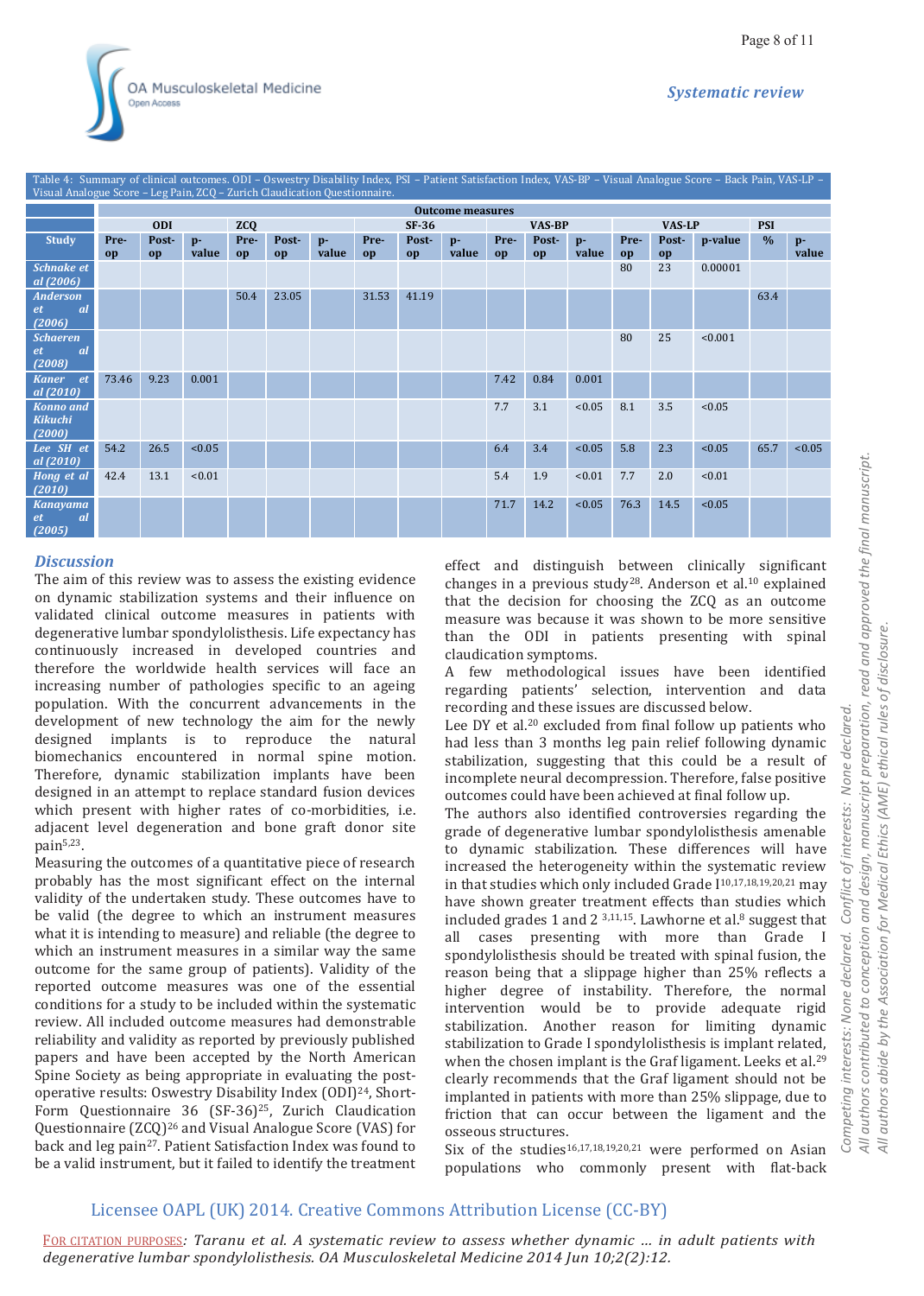| Table: 5: Clinical outcomes in studies with a comparison group. CG – Control Group, DS – Dynamic Stabilization, IS – Interspinous device, NS – not statistically significant, ODI –<br>Oswestry Disability Index, PS - Pedicle Screw based device, PSI - Patient Satisfaction Index, SS - statistically significant, VAS-BP - Visual Analogue Score - Back Pain, VAS-LP -<br>Visual Analogue Score - Leg Pain, ZCO -. |       |                       |                               |                 |                                                                |       |       |                     |                            |             |                   |                            |               |                          |                              |               |
|-----------------------------------------------------------------------------------------------------------------------------------------------------------------------------------------------------------------------------------------------------------------------------------------------------------------------------------------------------------------------------------------------------------------------|-------|-----------------------|-------------------------------|-----------------|----------------------------------------------------------------|-------|-------|---------------------|----------------------------|-------------|-------------------|----------------------------|---------------|--------------------------|------------------------------|---------------|
| Outcomes                                                                                                                                                                                                                                                                                                                                                                                                              |       | Anderson et al (2006) |                               |                 | Kaner et al (2010)                                             |       |       | Lee SH et al (2010) |                            |             |                   | Hong et al (2010)          |               | Konno and Kikuchi (2000) |                              |               |
|                                                                                                                                                                                                                                                                                                                                                                                                                       |       | <b>DS</b><br>(IS)     | $C$ <sub>G</sub><br>(conserv) | p-value         | C <sub>G</sub><br><b>DS</b><br>p-<br>(PS)<br>(fusion)<br>value |       |       | <b>DS</b><br>(IS)   | C <sub>G</sub><br>(fusion) | p-<br>value | <b>DS</b><br>(IS) | C <sub>G</sub><br>(decomp) | $p-$<br>value | <b>DS</b><br>(PS)        | $C$ <sub>G</sub><br>(decomp) | $p-$<br>value |
| <b>ODI</b>                                                                                                                                                                                                                                                                                                                                                                                                            | Pre   |                       |                               |                 | 73.46                                                          | 75.70 | 0.671 | 54.2                | 59.7                       | <b>NS</b>   | 42.4              | 43.7                       | 0.049         |                          |                              |               |
| Post                                                                                                                                                                                                                                                                                                                                                                                                                  |       |                       | 9.23                          | 10.20           | 26.5                                                           | 21.7  | 13.1  | 26.1                |                            |             |                   |                            |               |                          |                              |               |
| <b>ZCQ</b>                                                                                                                                                                                                                                                                                                                                                                                                            | Pre   | 50.40                 | 51.26                         | < 0.0001        |                                                                |       |       |                     |                            |             |                   |                            |               |                          |                              |               |
| Post                                                                                                                                                                                                                                                                                                                                                                                                                  | 23.05 | 47.40                 |                               |                 |                                                                |       |       |                     |                            |             |                   |                            |               |                          |                              |               |
| $SF-36$                                                                                                                                                                                                                                                                                                                                                                                                               | Pre   | 31.53                 | 28.19                         | not<br>reported |                                                                |       |       |                     |                            |             |                   |                            |               |                          |                              |               |
| Post                                                                                                                                                                                                                                                                                                                                                                                                                  | 41.19 | 28.14                 |                               |                 |                                                                |       |       |                     |                            |             |                   |                            |               |                          |                              |               |
| VAS-BP                                                                                                                                                                                                                                                                                                                                                                                                                | Pre   |                       |                               |                 | 7.42                                                           | 7.85  | 0.942 | 6.4                 | 6.7                        | <b>NS</b>   | 5.4               | 6.8                        | 0.185         | 7.7                      | 7.4                          | <b>NS</b>     |
| Post                                                                                                                                                                                                                                                                                                                                                                                                                  |       |                       | 0.84                          | 1.00            | 3.4                                                            | 2.4   | 1.9   | 4.4                 | 3.1                        | 3.5         |                   |                            |               |                          |                              |               |
| VAS-LP                                                                                                                                                                                                                                                                                                                                                                                                                | Pre   |                       |                               |                 |                                                                |       |       | 5.8                 | 7.3                        | <b>NS</b>   | 7.7               | 8.6                        | 0.804         | 8.1                      | 8.5                          | <b>NS</b>     |
| Post                                                                                                                                                                                                                                                                                                                                                                                                                  |       |                       |                               |                 | 2.3                                                            | 1.9   | 2.0   | 4.0                 |                            |             |                   |                            |               |                          |                              |               |

postures when compared to Western subjects<sup>21</sup>. There was also great variability in the mean follow-up (between 28- 72 months) with the longer follow-ups also being recorded within the Asian articles. Therefore due to anatomical population differences, the results of these studies may not be applicable to a worldwide population.

Concomitant use of analgesia is probably one of the most common co-interventions encountered in the postoperative period and this can threaten the internal validity of a study. Use of analgesia during the preoperative or postoperative period was reported by Schnake et al.3 and Schaeren et al.<sup>11</sup>. In the study of Anderson et al.<sup>10</sup> the control group received additional forms of pain management: non-steroidal anti-inflammatory medication and physical therapy. Long term use of analgesia during the post-operative period could be considered a confounding factor because it is difficult to determine how much improvement is due to dynamic stabilization itself. In real life though, painkillers are regularly prescribed following any type of surgery. A systematic review conducted by Chou et al.30 compared surgical versus nonsurgical treatment in patients with degenerative spine disease. In patients with spinal stenosis with or without degenerative lumbar spondylolisthesis, the authors reported moderately better results following surgery on short term (1-2 years), whereas results of both treatments are comparable on long term, the beneficial effect of surgery being therefore questionable.

One of the potential advantage of dynamic stabilization is reduction of adjacent level degeneration which was found to be a negative effect of spinal fusion<sup>6,12</sup>. In the three included studies comparing fusion with dynamic stabilization<sup>16,17,18</sup>, only 2 patients  $(3.3\%)$  in the fusion group and 1 patient (1.4%) in the dynamic stabilization group developed adjacent level degeneration. Moreover, the results presented by Schaeren et al.<sup>11</sup> and Kanayama et al.19 showed a significant incidence of adjacent level disease with dynamic stabilization implants: 36% and 6.3%, respectively. It is therefore difficult to conclude the positive effect of dynamic stabilization in reducing adjacent level degeneration.

The action mechanism of X-STOP devices contradicts the principles of stabilization in degenerative lumbar spondylolisthesis. The X-STOP implant limits the extension but not the flexion of the spine, which is responsible for increasing the instability in spondylolisthesis. Based on the biomechanical function of extension limiting interspinous devices, Park et al.31 expressed an important criticism to their use. Use of X-STOP devices in degenerative lumbar spondylolisthesis is considered by Verhoof et al.<sup>9</sup> a contraindication following a high failure rate (58%) reported in their study.

It is also desirable that outcomes are recorded by independent observers to decrease bias and also to ensure that the validity of results is not threatened. Only two of the included studies mentioned the independency of outcome observers18,20 and therefore it has been assumed that the post-operative evaluation was performed by one of the researchers involved in the study, not blinded to the surgical procedure.

In conclusion, the results of this systematic review suggest that dynamic stabilization seems to be an efficient intervention in improving patients' symptoms, but its superiority to other types of surgical procedures (fusion, decompression only $]^{15,16,17,18}$  cannot as yet be demonstrated. However, dynamic stabilization showed superior results to conservative treatment<sup>10</sup>.

#### **Reasons why a meta-analysis has not been performed**

Many authors suggest that a meta-analysis should only include properly designed randomized controlled trials<sup>29</sup> which this review has not identified. The selected studies could not be combined due to heterogeneity of populations. These are the reasons why a meta-analysis was not conducted.

#### **Limitations of the study**

The review only included studies published in English. However, studies published in English are more likely to be frequently cited and identified by search engines, but this does not exclude the presence of non-English articles which could have contributed to the final conclusions.

# Licensee OAPL (UK) 2014. Creative Commons Attribution License (CC-BY)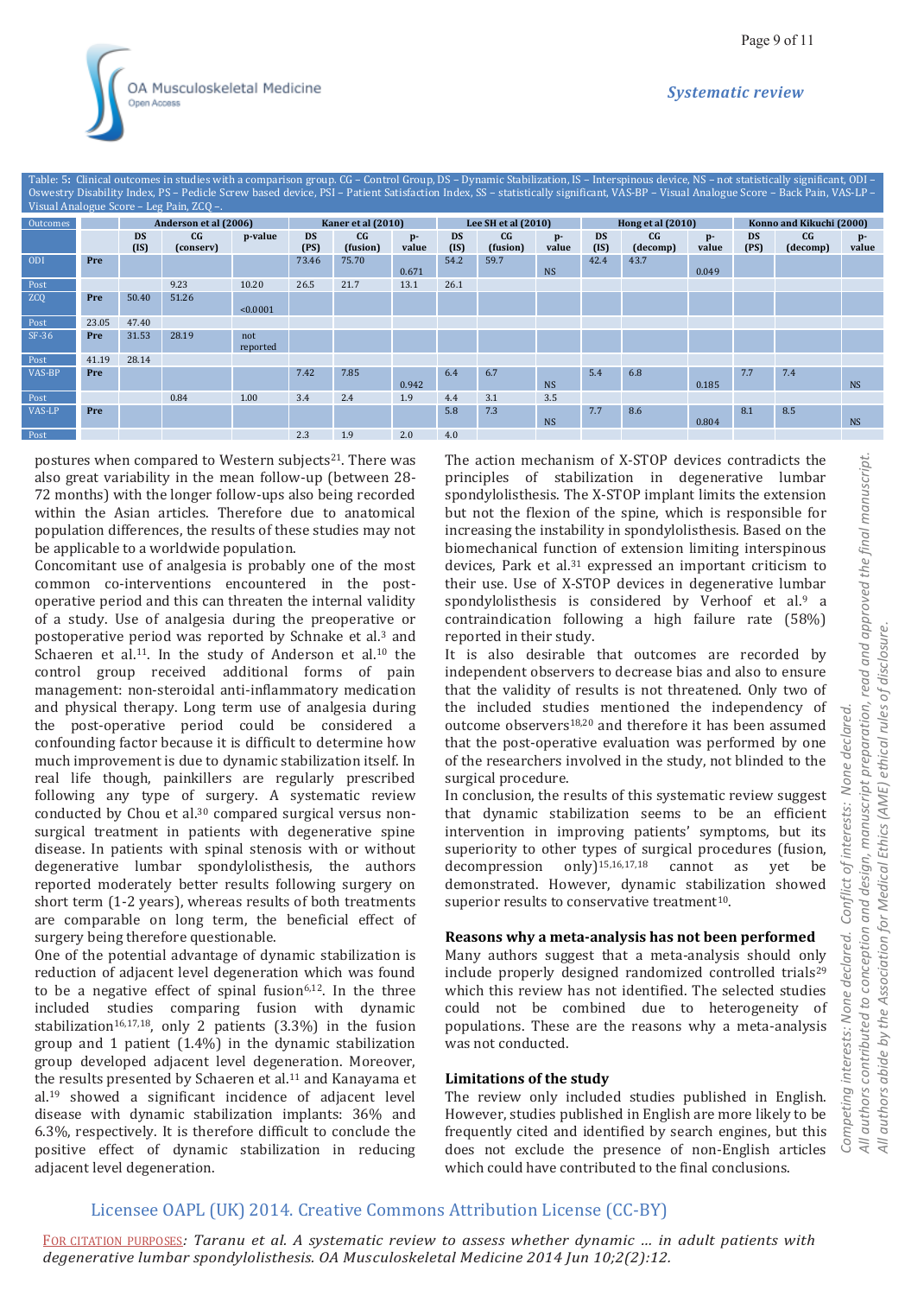



#### *Conclusion*

In conclusion this systematic review has demonstrated that although the effectiveness of dynamic stabilization on degenerative lumbar spondylolisthesis is encouraging, the authors cannot safely generalise or recommend the use of these devices to the general population presenting with this degenerative spinal condition. All studies have been found to be of moderate quality with important methodological weaknesses.

The authors recommend that future research should include properly designed randomized controlled studies, preferably multi-centred, demonstrating solid methodology.

#### *References*

1.Sengupta DK. Dynamic stabilization devices in the treatment of low back pain. Neurology India. 2005; 53 (4): 466-74.

2.Kalichman L, Kim DH, Li L, Guermazi A, Berkin V, Hunter DJ. Spondylolysis and spondylolisthesis: prevalence and association with low back pain in the adult communitybased population. Spine. 2009; 34(2): 199-205.

3.Schnake KJ, Schaeren S, Jeanneret B. Dynamic stabilization in addition to decompression for lumbar spinal stenosis with degenerative spondylolisthesis. Spine. 2006; 31 (4): 442-9.

4.Lee SE, Park SB, Jahng TA, Chung CK, Kim HJ. Clinical experience of the dynamic stabilization system for the degenerative spine disease. J Korean Neurosurg Soc. 2008; 43: 221-6.

5.Kanayama M, Hashimoto T, Shigenobu K, Togawa D, Oha F. A minimum 10-year follow-up of posterior dynamic stabilization using Graf artificial ligament. Spine. 2007; 32 (18): 1992-6.

6.Park SC, Yoon SH, Hong YP, Kim KJ, Chung SK. Minimum 2-Year Follow-up Result of degenerative spinal stenosis treated with Interspinous U (Coflex). J Korean Neurosurg Soc. 2009; 46: 292-9.

7.National Institute for Clinical Excellence, UK (www.nice.org.uk). Updated 27 November 2010. [Accessed online: 15 March 2013]. Available from: http:www.nice.org.uk/nicemedia/pdf/ip/306%20overvie w%20for%20web.pdf.

8.Lawhorne TW 3rd, Girardi FP, Mina CA, Pappou I, Cammisa FP Jr. Treatment of degenerative spondylolisthesis: potential impact of dynamic stabilization based on imaging analysis. Eur Spine J. 2009; 18(6): 815-22.

9.Verhoof OJ, Bron JL, Wapstra FH, Van Royen BJ. High failure rate of the interspinous distraction device (X-Stop) for the treatment of lumbar spinal stenosis caused by degenerative spondylolisthesis. Eur Spine J. 2008; 17: 188- 92.

10.Anderson PA, Tribus CB, Kitchel SH. Treatment of neurogenic claudication by interspinous decompression: application of X-STOP device in patients with lumbar

degenerative spondylolisthesis. J Neurosurg Spine. 2006; 4: 464-71.

11.Schaeren S, Broger I, Jeanneret B. Minimum four-year follow-up of spinal stenosis with degenerative spondylolisthesis treated with decompression and dynamic stabilization. Spine. 2008; 33 (18): E636-42.

12.Grob D, Benini A, Junge A, Mannion AF. Clinical experience with the Dynesys semi-rigid fixation system for the lumbar spine. Spine. 2005; 30 (3): 324-31.

13.Critical Appraisal (McMaster University website). 2008. Available

http:fhswedge.csu.mcmaster.ca/cepftp/qasite/CriticalAppr aisal.html. Accessed: March 21, 2013.

14.Wright JG, Swiontkowski MF, Heckman JD. Introducing levels of evidence to the journal. J Bone Joint Surg (Am). 2003; 85 (A)-1: 1-3.

15.Kaner T, Dalbayrak S, Oktenoglu T, Sasani M, Aydin A L, Ozer AF. Comparison of posterior dynamic and posterior rigid transpedicular stabilization with fusion to treat degenerative spondylolisthesis. Orthopedics. May 2010; 33(5):309. Available from: Healio Orthopaedics. Accessed March 14, 2013.

16.Konno S, Kikuchi S. Prospective study of surgical treatment of degenerative spondylolisthesis. Comparison between decompression alone and decompression with Graf System stabilization. Spine. 2000;, 25 (12): 1533-7.

17.Lee SH, Lee JH, Hong SW, Chung SE, Yoo SH, Lee HY. Spinopelvic alignment after interspinous soft stabilization with a tension band system in Grade 1 Degenerative Lumbar Spondylolisthesis. Spine. 2010; 35 (15): p.E691- E701.

18.Hong SW, Lee HY, Kim KH, Lee SH. Interspinous ligamentoplasty in the treatment of degenerative spondylolisthesis: midterm clinical results. J Neurosurg Spine. 2010; 13: 27-35.

19.Kanayama M, Hashimoto T, Shigenobu K, Oha F, Ishida T, Yamane S. Non-fusion surgery for degenerative spondylolisthesis using artificial ligament stabilization. Spine. 2005; 30 (5): 588-92.

20.Lee DY, Lee SH, Shim CS, Lee HY. Decompression and Interspinous Dynamic Stabilization using the Locker for lumbar canal stenosis associated with low-grade degenerative spondylolisthesis. Minim Invas Neurosurg. 2010; 53: 117-21.

21.Lee SH, Lee JH, Hong SW, Shim CS, Chung SE, Yoo SH, Lee HY. Factors affecting clinical outcomes in treating patient with grade I degenerative spondylolisthesis using interspinous soft stabilization with a tension band system: a minimum 5-year follow-up. Spine. 2012; 37(7):563-572.

22.Weinstein J, Lurie JD, Tosteson TD, Zhao W, Blood EA, Tosteson A, Birkmeyer N, Herkowitz H, Longley M, Lenke L, Emery S, Hu SS. Surgical compared with non-operative treatment for lumbar degenerative spondylolisthesis. J Bone Joint Surg Am. 2009; 91: 1295-304.

23.Kanayama M, Togawa D, Hashimoto T, Shigenobu K, Oha F. Motion-preserving surgery can prevent early breakdown of adjacent segments. J Spin Disord Tech. 2009; 22 (7): 463-7.

# Licensee OAPL (UK) 2014. Creative Commons Attribution License (CC-BY)